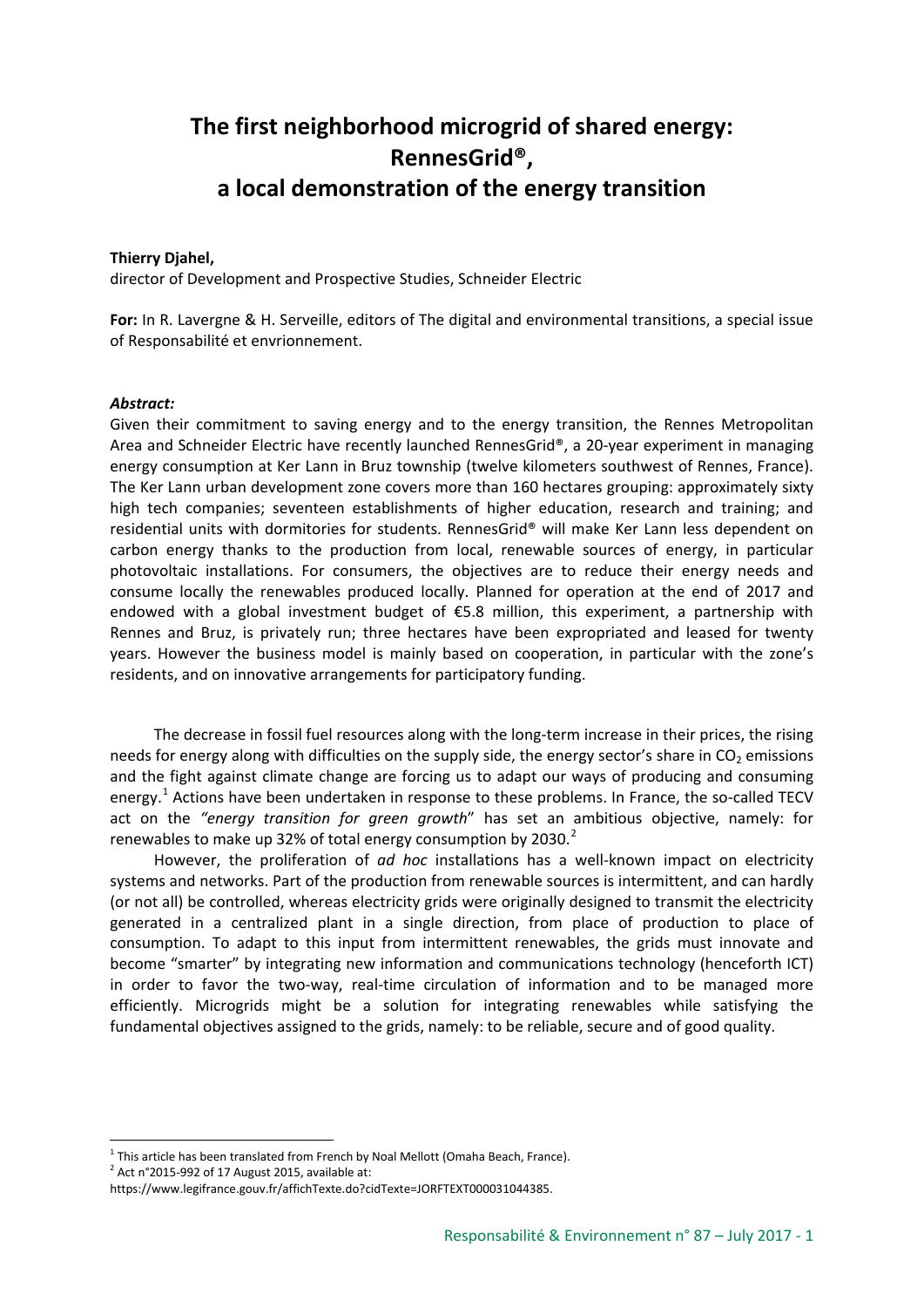A microgrid is an energy system that allows for a building or neighborhood to have an autonomous supply of electricity (or other sorts of energy) while remaining connected to the national grid. Thanks to digital technology, these grids can be more easily managed and controlled so as to:

- integrate and store locally produced renewables;
- ensure the grid's security at all times;
- understand and act, day after day, on energy consumption; and
- foster "electricity mobility".

Before installation on a larger scale, microgrids must address several problems, such as: anticipating trends in their environment of production (the prediction of input from intermittent renewables), adopting ICT while making it compatible with existing installations on the grid, and managing the grid so as to optimize the flow of current.

For a secure energy supply, a group of local authorities in western France made a strong commitment to an efficient energy transition. The SMILE program (Smart Ideas to Link Energies) was recently declared a *"showcase of industrial excellence*" at the service of the energy transition and green growth in France. The local authorities grouped in this program are sponsoring seventeen projects in the central part of the Loire valley and Brittany. One project (Zone d'Activités Intelligentes) will launch approximately ten smart microgrids in urban development zones, environmentally friendly neighborhoods or ports.

The pioneer is the Rennes Metropolitan Area. Managing energy is a major preoccupation in this dynamic, thriving area. The microgrid, a "natural" response to this preoccupation, opens a new phase in local history. The RennesGrid® project lies at the crossroads of three major issues related to the metropolitan area's development: urban renewal, energy management and excellence in the application of digital technology.

This project is being implemented at the scale of the Ker Lann neighborhood, which covers 165 hectares to the north of Bruz (twelve kilometers southwest of Rennes). There is a potential here for using a microgrid technology to come up with integrated solutions that can be exported to other areas. This locality groups about two dozen private or public establishments of education and training, and approximately sixty high tech firms as well as residential units (more than a thousand rooms), dining halls and accommodations for students. Electricity, the principal source of energy, is used for several purposes, mainly for residential heating.

The RennesGrid® project, initiated by Schneider Electric, is a demonstration on a pilot scale (but of significant size) about how to organize the distribution of the electricity generated from renewable sources (photovoltaic units) coupled with stationary storage facilities. Above all, RennesGrid® will design and use new business models based on innovative services and an active management of energy and digital applications. It fits fully into the process for flexibly adapting to the upsurge in renewables foreseen under the TECV act. It will try to make the electricity grid more flexible and to extend solutions to other local areas suited to a TECV approach.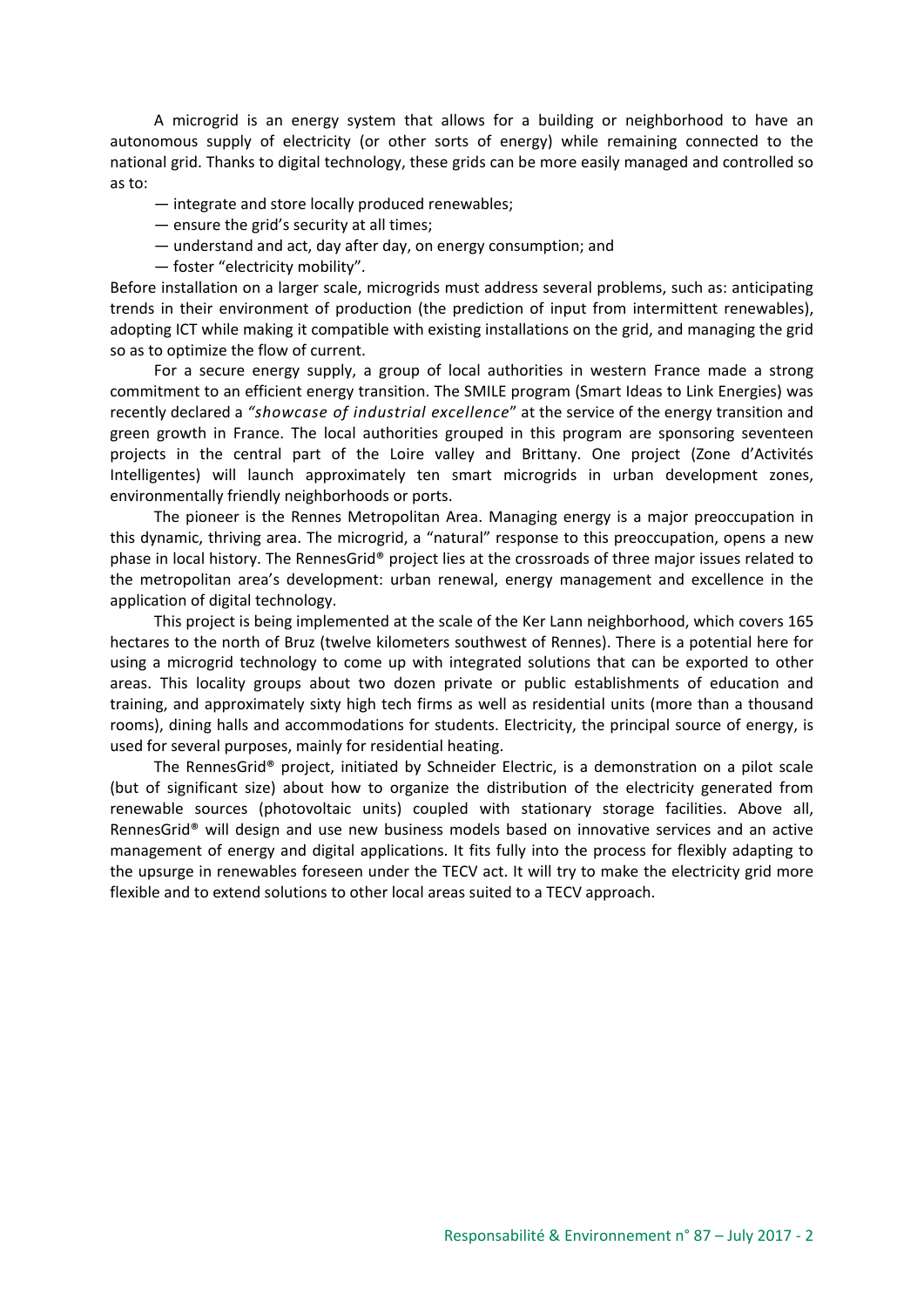## Microgrid d'autoconsommation collective à l'échelle d'un quartier



**Figure 1**: Microgrid for the consumption of self-produced electricity at the neighborhood level. *Source*: Schneider Electric

In pursuit of these objectives, the project seeks to promote a global approach to the energy transition by developing new energy technology, experimenting with it and then demonstrating that it can turn a profit. This new technology is based on:

— the production of renewables, mostly from a photovoltaic plant on the ground along with units installed on roofs and parking shades;

— an "active management" of the demand for energy and of the consumption of locally produced renewables; and

— storage facilities so that renewables can be used during peak hours of consumption.

Schneider Electric, Langa, Enercoop and Enedis, along with local institutions (Caisse des Dépôts et Consignations, the Rennes Metropolitan Area and Éco-Origin) decided to create RennesGrid® during the second semester 2017. This joint stock company will rally around this experiment other investors, users and institutions, whether businesses or academic establishments. Ker Lann is site full of promise.

Energy management in Ker Lann should make this locality autonomous in relation to energy and market fluctuations, and less dependent on carbon-based energy. The means to this end is the pooling of locally produced renewables and the consumption of self-produced energy. The project will also serve to promote new practices in the use of electricity among Ker Lann's residents.

With a budget of approximately €5.8 million, RennesGrid® should gradually become a business success story. It should be capable of being reproduced owing to its original, innovative business model. This model cleverly combines services for controlling the demand for energy and the supply of locally produced renewables (through photovoltaic installations coupled with stationary storage facilities). Emphasis is placed on optimizing local photovoltaic production and its consumption by Ker Lann's inhabitants. This project is also to be a player on the load management market. This increase in flexibility is at the service of the electricity grid and of local needs (maximize the consumption of self-produced electricity and eventually respond to the grid manager's needs).